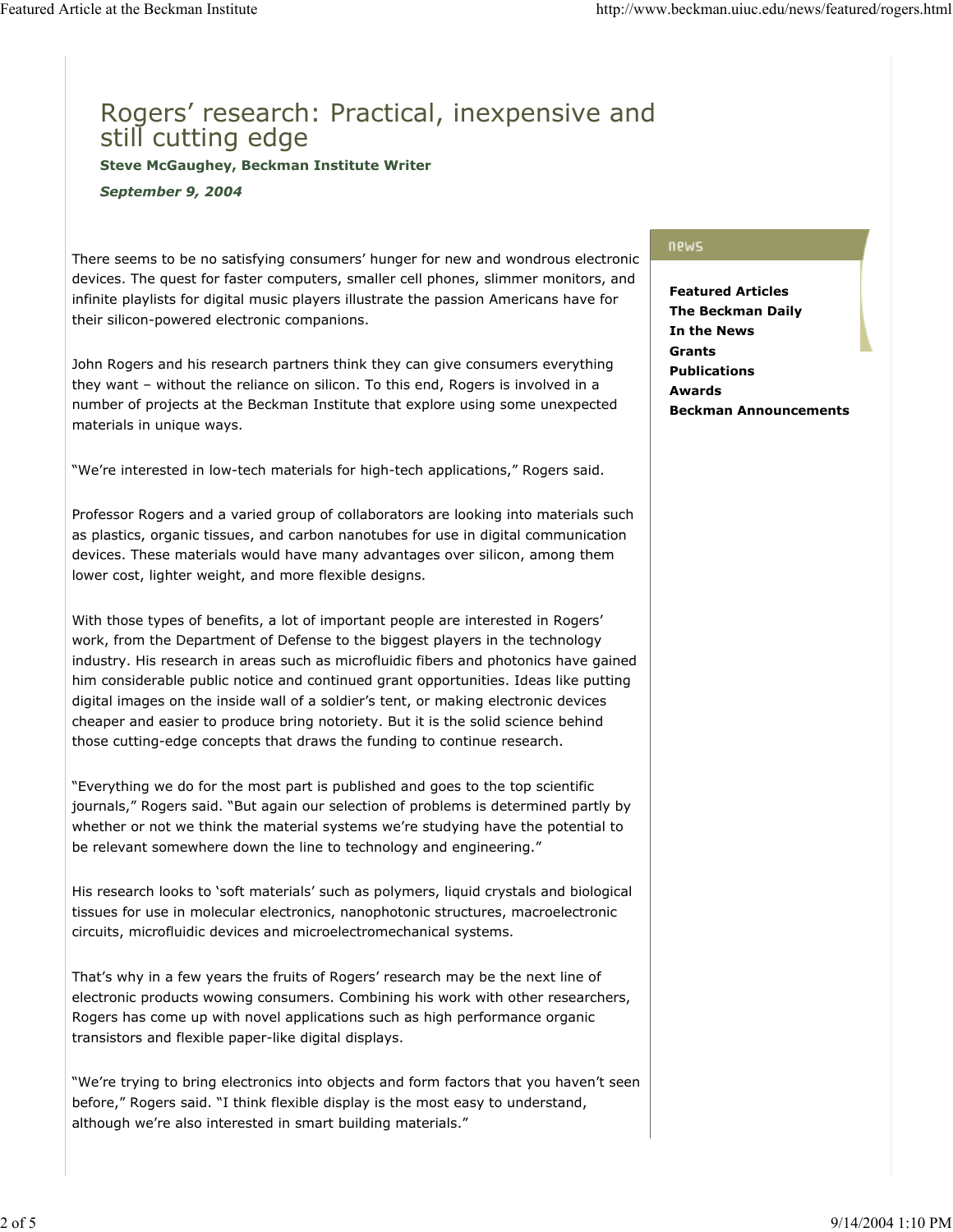Rogers mentioned the concept of digital wallpaper as an example of a flexible display.

"In your house you could have ultra low cost wallpaper that is changeable," he said. "You could change the patterns that are being displayed. So it's kind of unexplored applications for electronics which are enabled by low cost printing schemes and materials that you can put on unusual surfaces that aren't ultra-flat silicon wafers or plates of glass, which is what every circuit that exists is built on."

Another area that has received a lot of interest is the concept of 'smart building' materials that contain information. Rogers has collaborated with Prof. Osman Ataman from the School of Architecture at the U of I on this research.

Rogers is involved in a variety of research projects as a full-time faculty member in the Nanoelectronics and Biophotonics group and Molecular and Electronic Nanostructures main research theme at the Beckman Institute. His work has received a tremendous amount of publicity recently, from three covers of the Applied Physics Letters journal in a little over a year to articles in Business Week 2.0 and MIT's Technology Review magazines. Last year, Technology Review listed Roger's work in microfluidic fibers as one of 10 technologies to change the world.

In late August, he was nominated for a World Technology Award, an honor that is bestowed only on outstanding innovators in the area of technology.

According to the World Technology Network Web site, Rogers and the other nominees were recognized for "doing the innovative work of the greatest likely long-term significance in your field."

Rogers is nominated in the Communications Technology. He thinks his research into microfluidics and photonics is what got him nominated. The research probes a wide variety of elements for their possible applications to an even wider variety of communication technologies.

"We're interested in things like fluids, polymers, liquid crystals and printable forms of silicon, and so on for making circuits and photonic devices that have unusual properties, compared to more established, conventional inorganic technologies," Rogers said.

Applications could be something aesthetic like a waterfall on digital wallpaper, or revolutionary such as a new way to manufacture transistor circuits. Conventional silicon circuits used in electronic devices are currently built on a wafer in a clean room facility.

"We'd like to build similar kinds of circuits not with a clean room facility but with a manufacturing system that looks more like a printing press," Rogers said. "And we'd like to build those circuits not on silicon or glass but on flexible plastic."

Such projects aren't Rogers' only area of research, but his nomination for the WTN award is for work by an individual in the category of communication technology. If he wins, Rogers will become a lifetime WTN Fellow. He is competing against 15 researchers from around the world for the award.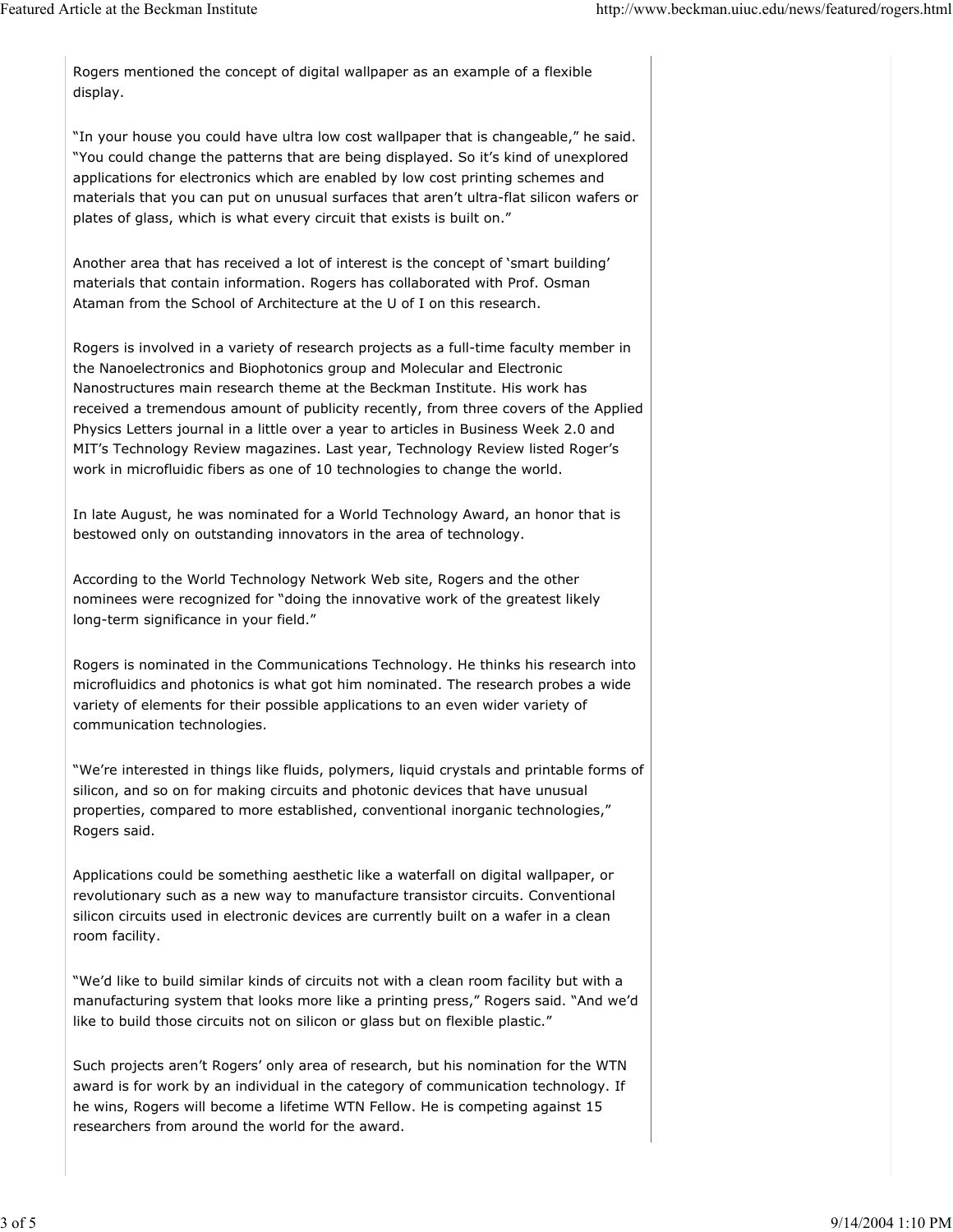entrepreneurs, academicians, and others working in the technology field in 54 countries. The 2004 World Technology Summit will be held Oct. 7-8 in San Francisco, with the Awards gala ceremony set for the night of Oct. 8.

"I don't know exactly how the nominations work, but it's certainly a neat group of people to be associated with in the sense that the other nominees are quite well-known, famous guys," Rogers said of the honor.

Rogers came to the University of Illinois in January of 2003 from Bell Laboratories, following in the path of transistor co-inventor John Bardeen and Beckman Institute Director Pierre Wiltzius. Arnold Beckman himself was there for the birth of the founding research group at Bell Labs in the early 1920s.

"A big reason why Illinois was attractive to me is because of the Beckman Institute," Rogers said. "It really has a Bell Labs flavor, which is something I really like in the sense that it encourages interdisciplinary research and the way it's set up.

"The fact that its current director is a former Bell Labs director is also a great thing because I think that kind of culture is what's missing in a lot of traditional university campuses. That kind of exchange of ideas across department boundaries is where a lot of the progress in science and engineering is made and the Beckman Institute is just perfect for doing that. We've really taken a lot of advantage of that, collaborating with different people: Slava (Rotkin), Joe Lyding, Karl Hess, a variety of people."

Rogers' research combines with the work of Rotkin and Hess as they study using carbon nanotbues instead of silicon as field effect transistors.

"We are interested in nanotubes also because they have remarkable electronic properties and you can deposit them on virtually any surface because you can cast them from solutions," Rogers said. "The idea there is to try to make transistors that use hundreds or thousands of carbon nanotubes as a high-performance alternative to silicon for a semiconductor."

Microfluidics is also a big part of Rogers' work. He and a number of Beckman researchers are looking to use direct write assembly to produce a variety of devices on a very small scale.

Rogers said the basic approach in this research is doing inkjet printing at the nanometer scale. "So it requires all sorts of new knowledge about how fluids flow through very, very confining channels. How to move fluids through those channels and trying to get figure out how to get active, useful organic molecules to come through and build up devices in that way."

Rogers' research interests are as wide-ranging as his background. He received his B.A. and B.S. degrees in chemistry and physics from the University of Texas at Austin in 1989, before earning an S.M. degree in chemistry and physics and a Ph.D. in physical chemistry from MIT. He was at Bell Labs from 1997 to late 2002. Currently, Rogers is a Founder Professor Engineering at the U of I in the departments of Materials Science and Engineering and Chemistry. He doesn't know what path his research or career will take next.